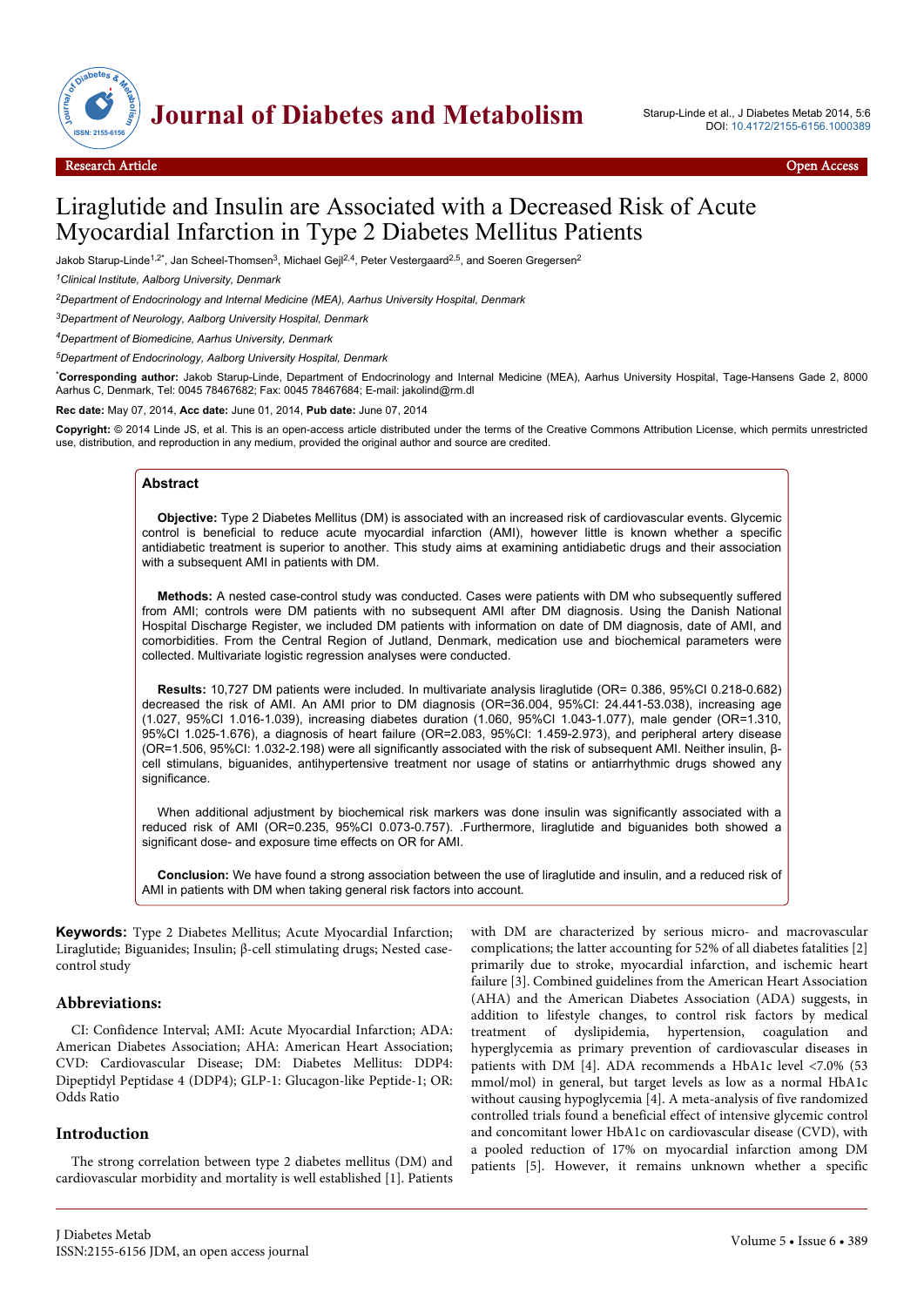antidiabetic therapy is superior to the others in reducing myocardial infarction.

The Glucagon-Like Peptide-1 (GLP-1) receptor agonists are well validated antidiabetic medications. They mimic a range of physiological actions of native GLP-1 on glucose metabolism including glucose-dependent stimulation of insulin secretion and inhibition of glucagon secretion [6]. Native GLP-1 and GLP-1 analogues are reported to have several significant cardiovascular effects with the potential to reduce the excess mortality and morbidity associated with DM as well as in patients with cardiac disease and no diabetes [7-9]. However, evidence is conflicting and an animal study has shown no beneficial effect of liraglutide on myocardial infarct size [10]. The UK Prospective Diabetes Study (UKPDS) [11] reported a 33 % risk reduction of myocardial infarction in DM intensively treated with metformin. The reported effect may solely be due to improved glycemic control [11]. Two randomized clinical trials on DPP-4 inhibitors, designed to evaluate cardiac safety, reported largely neutral outcomes [12,13]. Both animal and human models confirm a GLP-1 mediated effect on the cardiovascular system, thus GLP-1 may in addition to improved glycemic control also have protective effects on cardiovascular disease. The aim of this study is to investigate whether a specific antidiabetic therapy is superior to other antidiabetic therapies in prevention of the first Acute Myocardial Infarction (AMI) in DM patients.

# **Methods**

The present study was conducted as a nested case-control study in a cohort of DM patients. Causal effect is the parameter of interest; therefore an unmatched design was selected [14]. Using the Danish National Hospital Discharge Register we initially included all patients diagnosed with DM in the period 1977-2011. The registry covers all inpatient contacts from 1977 until 1994, afterwards also outpatient visits to hospitals, clinics and emergency rooms. Approval has been obtained by the Danish Data Protection Agency.

Cases were patients with DM who subsequently suffered from AMI; controls were DM patients with no occurrence of AMI at a later date than their DM diagnosis.

Table 1 presents the evaluated exposure variables along with their respective ICD-codes or ATC-codes.

Subjects with DM were extracted using ICD10 (E11) and ICD8 (250) codes. We only included patients diagnosed with DM. We rejected patients with 1) an unspecified DM diagnosis, 2) type 1 DM diagnosis, 3) both a type 1 diabetes and a DM diagnosis, and 4) no information on date of diagnosis.

Cases were identified using the corresponding ICD10 (DI21-DI23) and ICD8 (41009, 41099) codes for AMI. A case was defined by an event subsequent to DM diagnosis. Only patients with a diagnosis of AMI at a later date than the DM diagnosis and after the start of the prescription registry (see below) were included in the case population. Due to a unique personal identifier it is possible to link the diagnoses to the same individual.

Comorbidities were extracted from the registry using their corresponding ICD codes. A proxy variable was created for alcohol (alcohol-related diagnoses) and hypertension (the use of antihypertensive drugs). Age was defined as the age of the individual at January 1, 2008. All cases were subsequent to this date, thus medication use was first collected from this date. The duration of DM

(DM duration) was defined by the time from the date of DM diagnosis to the end of the prescription register, December 31, 2011.

Diabetes mellitus & AMI (ICD)

Type 1 diabetes mellitus: DE100, DE101, DE109, 24900, 24909, 24907, 24906

Type 2 diabetes mellitus: DE110, DE111, DE119, 25006, 25007, 25009

AMI: DI21, DI22, DI23, 41009, 41099

Comorbidities (ICD)

Stroke (DI63, DI64, 433, 434,436), atrial fibrillation (DI48, 42793, 42794), nephropathy (DE102, DE112, 24902, 25002), neuropathy (DE104, DE114, 24903, 25003), retinopathy (DE103, DE113, 24901, 25001), peripheral artery disease (DE105, DE115, 24904, 24905, 25004, 25005), heart failure (DI50, DI110, DI130, DI132, 42709-42711, 42719, 42899), alcohol (DF10, 303)

Antidiabetic drugs, antihypertensive drugs, statins, antiarrhythmic drugs (ATC)

Insulin (A10A), biguanides (A10BA), β-cell stimulating (A10BB), glitazones (A10BG), DPP-4 inhibitors (A10BH, A10BH01, A10BD07, A10BH02, A10BD08, A10BH03, A10BD10, A10BH05, A10BD11), liraglutide (A10BX07), exenatide (A10BX04), lixisenatide (A10BX10)

Antihypertensive drugs (C09, C07A, C08, C02AB, C02AC, C02CA, C02DB, C03C, C03AA, C03D)

Statins (C10AA)

Antiarrhythmic drugs (C01BD, C01AA, C01BC, C08DA, C01B)

Anticoagulants & thrombocyte inhibitors (ATC)

B01A, B01AA, B01AB, B01AX, B01AE, B01AF, B01AC, M01A, M01AH05, M01AH01, M01AH04, M01AB08, M01AB01, M01AB05, M01AA01, M01AE01, M01AE17, M01AC06, M01AC02, M01AE02, MAC01, M01AX01, M01AE14, M01AE11, M01AC02, M01AB15, M01AE52, M01AC05, N02BA)

Others (ATC)

Opioids (N02AB02, N02AB03, N02AA01, R05DA04, N02AA05, N02AX02, N02AE01, N07BC01), glucocorticoids (H02AB), bisphosphonates (M05BA), antipsychotics (N05A), antiepileptics (N03A), antidepressants (N06A), benzodiazepines N05BA, (N05CD)

Table 1: Evaluated exposure variables used in the adjusted, covariate analysis ICD codes are shown as both ICD10 and ICD8

From the Central Region of Jutland, Denmark, medication use was collected from a registry. Any drugs bought are registered with ATC code, dose sold, and sales date for the period January 1, 2008, to December 31, 2011. Only prescription agents and not over-thecounter drugs are registered. As all sales are registered to the individual who redeemed the prescription, the capture and validity of data are high. Any medication sold is linked to a patient's unique personal identifier, and it is therefore possible to link prescriptions with diagnosis. We only included information on drugs prescribed before the date of AMI diagnosis. Only DM patients with information on medication use are included in the study. A total of 370 cases were available and 10,357 controls were available, all with information on pharmaceutical use. DM patients with no redeemed prescriptions on antidiabetic drugs (e.g. dietary treated) were also included in the analysis.

From the Central Region of Jutland, biochemistry (in the period 2008-2011) linked to the same unique personal identifier was extracted. All biochemical analyses were performed in an ISO standardized laboratory. Included biochemical analyses were restricted to the time before the date of AMI.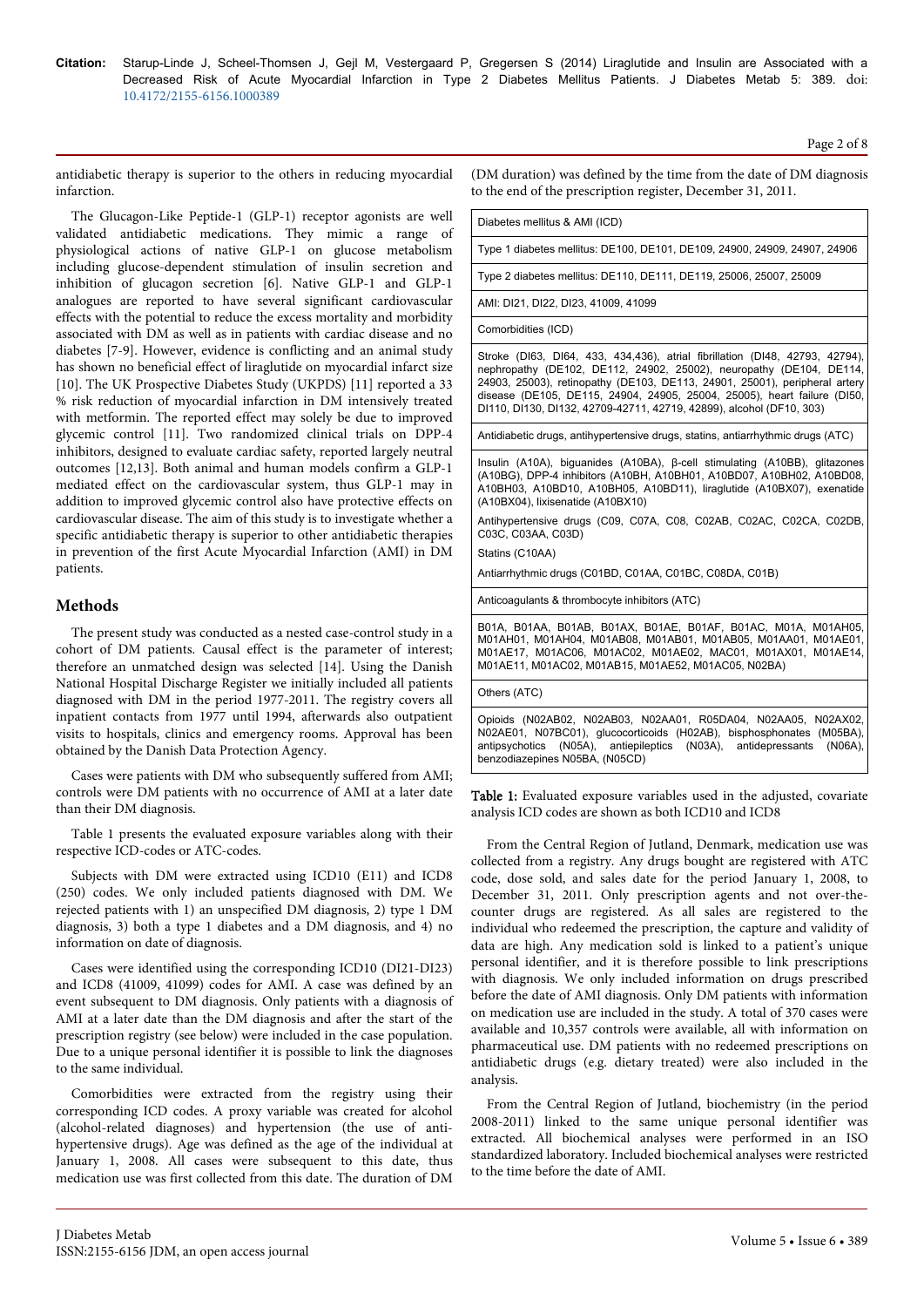Dose and treatment duration for liraglutide and biguanides were calculated. Duration was defined as the time between first redeemed prescription and the event of AMI (for cases) or before the end of follow up, December 31, 2011 (for controls). Dose was defined as the total daily dose redeemed before the event of AMI or before the end of follow up, December 31, 2011 (for controls). Both liraglutide duration and liraglutide dose were grouped by 25th centile, 50th centile and 75th centile. Biguanide duration was grouped by years of treatment and biguanide dose by daily dose intervals.

Statistical analysis was done using STATA 8. We used logistic regression to calculate unadjusted odds ratios (OR) and multivariate logistic regression to calculate the adjusted OR. In the following 'risk' is used synonymous for odds. This assumption can be made since less than 10% of the total analyzed population is cases.

We analyzed patients with diabetes, AMI, comorbidities and drug use. The DM patients received different combinations of treatment, and individual adjustment by usage of other pharmaceuticals including antidiabetics was performed in the model. In the multivariate analysis the following variables were included: previous AMI, age, DM duration, gender, atrial fibrillation, hypertension, alcohol related diagnosis, nephropathy, retinopathy, neuropathy, peripheral artery disease, usage of antiarrhythmic drugs, glitazones, vitamin K antagonists, heparin, pentasaccharides, argatroban, thrombocyte function inhibitors, acetylsalicylic acid, cyclooxygenase 2 inhibitors, nonselective cyclooxygenase inhibitors, buprenorphine, tramadol, oxycodone, morphine, codeine, fentanyl, pethidine, glucocorticoids, bisphosphonates, benzodiazepines, antipsychotics, antiepileptic drugs, statins, antidepressants, insulins, DPP-4 inhibitor, liraglutide, exenatide, biguanides, and β cell stimulants.

A sensitivity analysis was conducted with the addition of biochemical variables to the model. This model also included HbA1c (%), LDL cholesterol (mmol/l), HDL cholesterol (mmol/l), total cholesterol (mmol/l), triglycerides (mmol/l) and creatinine (μmol/l).

A secondary analysis was performed to compare mean biochemistry values (HbA1c, LDL, HDL, total cholesterol, triglycerides, creatinine and urinary albumin creatinine ratio) before and after liraglutide use. This analysis was conducted in all liraglutide users available. The analyses were performed in STATA 8 using paired t-test. Analysis on urinary albumin creatinine ratio was performed on log scale to achieve normal distribution.

# **Results**

Table 2 presents the baseline characteristics of cases and controls. Among the population of DM patients in Denmark, 10,727 DM patients had information on comorbidities, and pharmaceutical use and were included in the study. Among the total population of 10,727 patients, mean age was 60.0 ± 13.5 years. Female-male ratio was 0.82. Three percent (370) suffered from subsequent AMI. The mean duration of time from DM onset to subsequent AMI was 8.7 ± 6.7 years.

In the subgroup population, a total of 1,072 DM patients had information on biochemical risk markers and were included. Mean (±SD) age was 63.1 ± 12.2 years. Female-male ratio was 1.01. Four percent (44) suffered from subsequent AMI.

Cases had a mean age of 67.6 years, whereas controls were 59.7 years. Cases had longer mean diabetes duration of 10.5 years compared to 7.2 years in controls.

|                                     | Cases           | Controls        |
|-------------------------------------|-----------------|-----------------|
|                                     | (n=370)         | $(n=10, 357)$   |
| Mean Age $\pm$ SD (y)               | $67.6 \pm 12.2$ | $59.7 \pm 13.5$ |
| Mean diabetes duration              | $10.5 \pm 6.7$  | $7.2 \pm 6.4$   |
| Males (n)                           | 241 (65.1%)     | 5,643 (54.5%)   |
| Females (n)                         | 129 (34.9%)     | 4714 (45.5%)    |
| Nephropathy (n)                     | 28 (7.6 %)      | 541 (5.2%)      |
| Neuropathy (n)                      | 19 (5.1%)       | 396 (3.8%)      |
| Retinopathy (n)                     | 11 (3.0%)       | 215 (2.1%)      |
| Peripheral artery disease           | 44 (11.9%)      | 501 (4.8%)      |
| Alcohol                             | 14 (3.8%)       | 366 (3.5%)      |
| Previous AMI (n)                    | 80 (21.6%)      | 77 (0.7%)       |
| Atrial fibrillation                 | 49 (13.2%)      | 848 (8.2%)      |
| Insulin users(n)                    | 198 (53.5%)     | 4,547 (43.9%)   |
| Biguanid users (n)                  | 195 (52.6%)     | 7,646 (73.8%)   |
| $\beta$ -cell stimulating users (n) | 137 (37.0%)     | 3,913 (37.8%)   |
| Glitazones users (n)                | $2(0.5\%)$      | 142 (1.4%)      |
| DPP-4 inhibitors users (n)          | 22 (5.9%)       | 1,159 (11.2%)   |
| GLP-1: Liraglutide users (n)        | 14 (3.8%)       | 1,586 (15.3%)   |
| GLP-1: Exenatide users (n)          | 10 (2.7%)       | 396 (3.8%)      |
| Antiarrhythmic drugs                | 44 (11.9%)      | 794 (7.7%)      |
| Hypertension (n)                    | 328 (88.6%)     | 8,616 (83.2%)   |
| Statins users (n)                   | 279 (75.4%)     | 8,096 (78.2%)   |

Page 3 of 8

Table 2: Baseline characteristics of DM cases and controls (n=10,727) used in the covariate adjusted analyses.

A small overweight of males were apparent among both cases and controls (64.5% and 54.1%, respectively). Nephropathy, retinopathy and neuropathy were rare in both cases and controls (<10%). More cases had a previous AMI (21.6%) and peripheral artery disease (11.9%) compared to controls (0.7% and 4.8%, respectively). In both cases and controls more than 50 % used biguanides and insulins, and 37% of cases and 38% of controls used β-cell stimulants, whereas only 3.8% of cases and 15.3% of controls used liraglutide. More than 75% of both cases and controls used statins and antihypertensives.

Table 3 presents unadjusted results for antidiabetic drugs, hypertension, and statins. In the raw analysis for the total study population both insulin and hypertension increase the risk of AMI, while biguanides, DPP-4 inhibitors, and liraglutide decrease the risk of AMI. Table 4 presents results from the adjusted analysis. In the multivariate analysis male gender, atrial fibrillation, nephropathy, retinopathy, neuropathy, former diagnosis of stroke, and an alcohol related diagnosis showed no significant effect on the risk of developing AMI. Increasing age (1.027, 95%CI 1.016-1.039), increasing diabetes duration (1.060, 95%CI 1.043-1.077), AMI prior to DM diagnosis (OR= 36.004, 95%CI: 24.441-53.038), a diagnosis of heart failure (OR=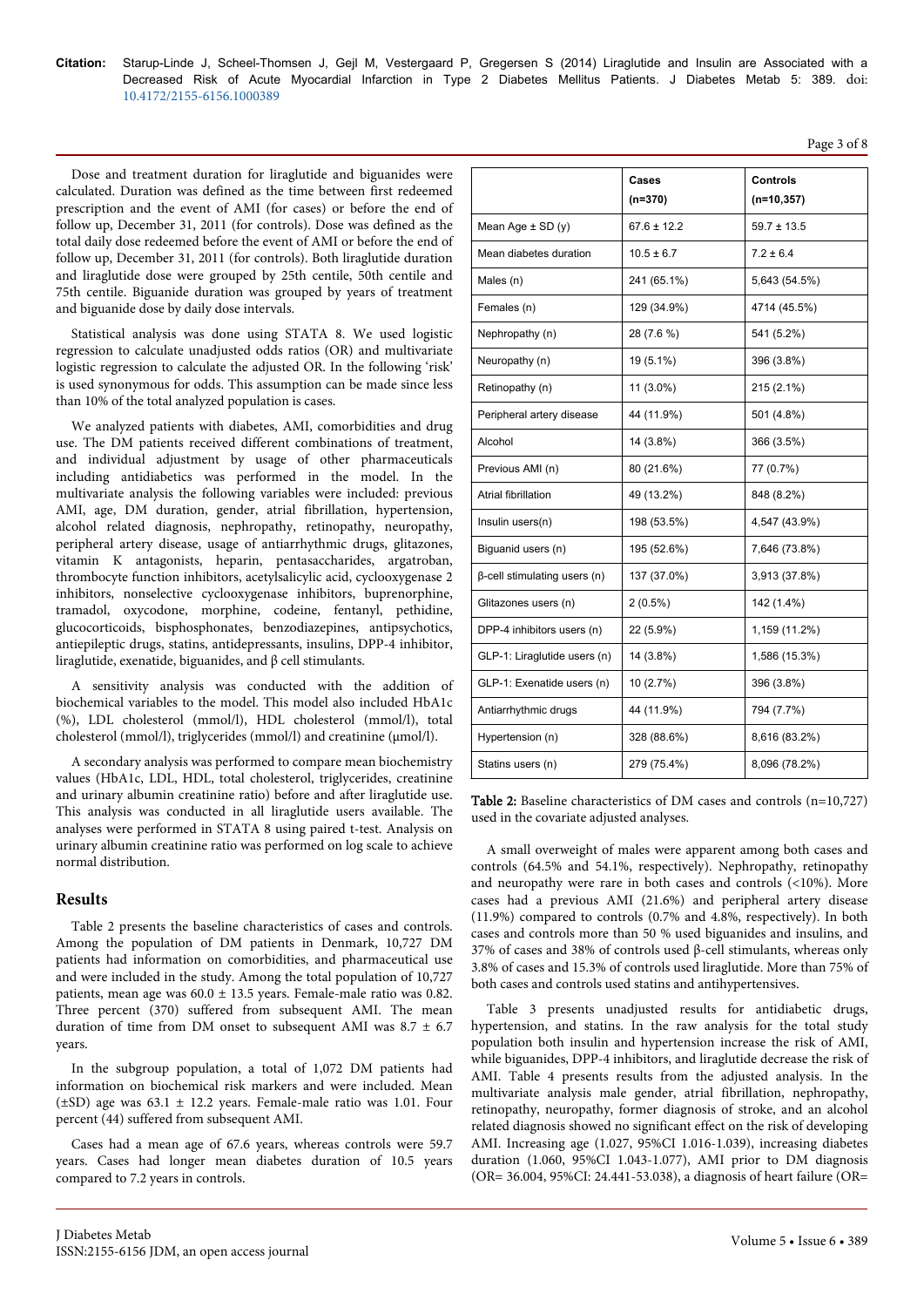Page 4 of 8

2.083, 95%CI: 1.459-2.973), and peripheral artery disease (OR= 1.506, 95%CI: 1.032-2.198) all significantly increased the risk of subsequent AMI.

|                           | Without<br>biochemistry<br>$(n=10,727)$ | With<br>biochemistry<br>$(n=1,072)$ |
|---------------------------|-----------------------------------------|-------------------------------------|
| Insulin                   | 1.471 (1.195-1.811)                     | 1.564 (0.855-2.861)                 |
| <b>Biguanide</b>          | $0.395(0.321 - 0.487)$                  | $0.395(0.215-0.724)$                |
| <b>B-cell stimulating</b> | $0.968(0.781 - 1.200)$                  | $0.865(0.462 - 1.619)$              |
| Glitazones                | $0.391(0.096-1.585)$                    | _*                                  |
| DPP-4 inhibitors          | $0.502(0.325-0.775)$                    | $0.636(0.194 - 2.090)$              |
| GLP-1: Liraglutide        | $0.217(0.127 - 0.372)$                  | _*                                  |
| GLP-1: Exenatide          | 0.699 (0.370-1.320)                     | 1.571 (0.203-12.165)                |
| Hypertension              | 1.578 (1.140-2.185)                     | 2.031 (0.620-6.651)                 |
| <b>Statins</b>            | 0.856 (0.673-1.090)                     | 1.025 (0.449-2.339)                 |

Table 3: Crude odds ratios (95 % CI) for the AMI outcome in DM patients Selected variables of pharmaceutical use are presented, n = number, bold indicates significance \*Predicts failure perfectly and not included in the analysis

|                            | Without biochemistry†<br>n=10,727 |               |                                  | With biochemistry†‡<br>$n=1,072$ |               |                                     |
|----------------------------|-----------------------------------|---------------|----------------------------------|----------------------------------|---------------|-------------------------------------|
|                            | N                                 | Odds<br>Ratio | P<br>(95% CI)                    | N                                | Odds<br>Ratio | P<br>(95% CI)                       |
| Cases                      | 370<br>(3%)                       |               |                                  | 44<br>(4%<br>)                   |               |                                     |
| <b>Risk factors</b>        |                                   |               |                                  |                                  |               |                                     |
| Age                        |                                   | 1.027         | 0.001<br>$(1.016 - 1.$<br>039)   |                                  | 1.049         | 0.036<br>$(1.003 - 1.0)$<br>98)     |
| DM duration                |                                   | 1.060         | 0.001<br>$(1.043 - 1.$<br>077)   |                                  | 1.138         | 0.001<br>$(1.071 - 1.2)$<br>09)     |
| AMI prior to DM            | 157                               | 36.004        | 0.001<br>$(24.441 - 5)$<br>3.038 | 9                                | 498.28<br>7   | 0.001<br>$(34.367 - 72)$<br>24.569) |
| Former stroke              | 873                               | 1.203         | 0.273<br>$(0.864 - 1.$<br>675)   | 104                              | 0.633         | 0.462<br>$(0.187 - 2.1)$<br>44)     |
| <b>Atrial fibrillation</b> | 897                               | 1.272         | 0.278<br>$(0.823 - 1.$<br>966)   | 117                              | 1.039         | 0.959<br>$(0.238 - 4.5)$<br>37)     |
| Nephropathy                | 569                               | 1.062         | 0.784<br>$(0.690 - 1.$<br>636)   | 51                               | 2.197         | 0.251<br>$(0.573 - 8.4)$<br>23)     |
| Neuropathy                 | 415                               | 1.079         | 0.770<br>$(0.649-1.$<br>793)     | 34                               | 2.799         | 0.128<br>$(0.744 - 10.$<br>532)     |

| Retinopathy                                                                       | 226   | 0.894 | 0.739<br>$(0.464 - 1.$<br>725) | 26  | 0.259                | 0.227<br>$(0.029 - 2.3)$<br>19)  |
|-----------------------------------------------------------------------------------|-------|-------|--------------------------------|-----|----------------------|----------------------------------|
| Peripheral artery<br>disease                                                      | 545   | 1.506 | 0.034<br>$(1.032 - 2.$<br>198) | 56  | 2.086                | 0.230<br>$(0.628 - 6.9)$<br>24)  |
| Heart failure                                                                     | 582   | 2.083 | 0.001<br>$(1.459-2.$<br>973)   | 70  | 2.289                | 0.151<br>$(0.740 - 7.0)$<br>84)  |
| Male gender                                                                       | 5,884 | 1.310 | 0.031<br>$(1.025 - 1.$<br>676) | 534 | 1.443                | 0.417<br>$(0.596 - 3.4)$<br>93)  |
| Alcohol                                                                           | 380   | 1.418 | 0.238<br>$(0.794 - 2.$<br>533) | 45  | 0.741                | 0.807<br>$(0.067 - 8.2)$<br>36)  |
| Antidiabetic<br>drugs                                                             |       |       |                                |     |                      |                                  |
| Insulin                                                                           | 4,745 | 1.120 | 0.400<br>$(0.860 - 1.$<br>459) | 423 | 0.235                | 0.015<br>$(0.073 - 0.7)$<br>57)  |
| <b>Biguanides</b>                                                                 | 7,841 | 0.800 | 0.087<br>$(0.619-1.$<br>033)   | 425 | 0.473                | 0.112<br>$(0.188 - 1.1)$<br>91)  |
| β-cell stimulating                                                                | 4,050 | 1.130 | 0.348<br>$(0.875 - 1.$<br>458) | 847 | 0.719                | 0.490<br>$(0.286 - 1.8)$<br>36)  |
| Glitazones                                                                        | 144   | 0.643 | 0.541<br>$(0.156 - 2.$<br>651) |     | $\cdot^*$            | $\overline{\phantom{a}}^*$       |
| DPP-4 inhibitors                                                                  | 1,181 | 0.816 | 0.391<br>$(0.512 - 1.$<br>299) | 109 | 0.914                | 0.908<br>$(0.199 - 4.2)$<br>(00) |
| GLP-1:<br>Liraglutide                                                             | 1,600 | 0.386 | 0.001<br>$(0.218 - 0.$<br>682) | 180 | $\mathbf{L}^{\star}$ | $\cdot^*$                        |
| GLP-1:<br>Exenatide                                                               | 406   | 1.651 | 0.154(0.8)<br>29-3.288)        | 16  | 2.096                | 0.555<br>$(0.180 - 24.$<br>409)  |
| Bloodpressure                                                                     |       |       |                                |     |                      |                                  |
| Hypertension                                                                      | 8,944 | 0.934 | 0.735<br>$(0.631 - 1.$<br>384) | 936 | 1.282                | 0.751<br>$(0.276 - 5.9)$<br>59)  |
| Atrial fibrillation                                                               |       |       |                                |     |                      |                                  |
| Antiarrhythmic<br>drugs                                                           | 838   | 0.968 | 0.883<br>$(0.628 - 1.$<br>493) | 98  | 0.718                | 0.679<br>$(0.149 - 3.4)$<br>51)  |
| Cholesterol                                                                       |       |       |                                |     |                      |                                  |
| <b>Statins</b>                                                                    | 8,375 | 0.900 | 0.474<br>$(0.674 - 1.$<br>201) | 898 | 0.689                | 0.503<br>$(0.232 - 2.0)$<br>47)  |
| $DM =$ diabetes mellitus: $n =$ amount: $Cl =$ confidence interval: Bold indicate |       |       |                                |     |                      |                                  |

 $DM =$  diabetes mellitus;  $n =$  amount;  $Cl =$  confidence interval; Bold indicate significance

\*Predicts failure perfectly and not included in the analysis

†Adjusted for: previous AMI, age, DM duration, gender, atrial fibrillation, hypertension, alcohol related diagnosis, nephropathy, retinopathy, neuropathy, peripheral artery disease, usage of antiarrhythmic drugs, glitazones, vitamin K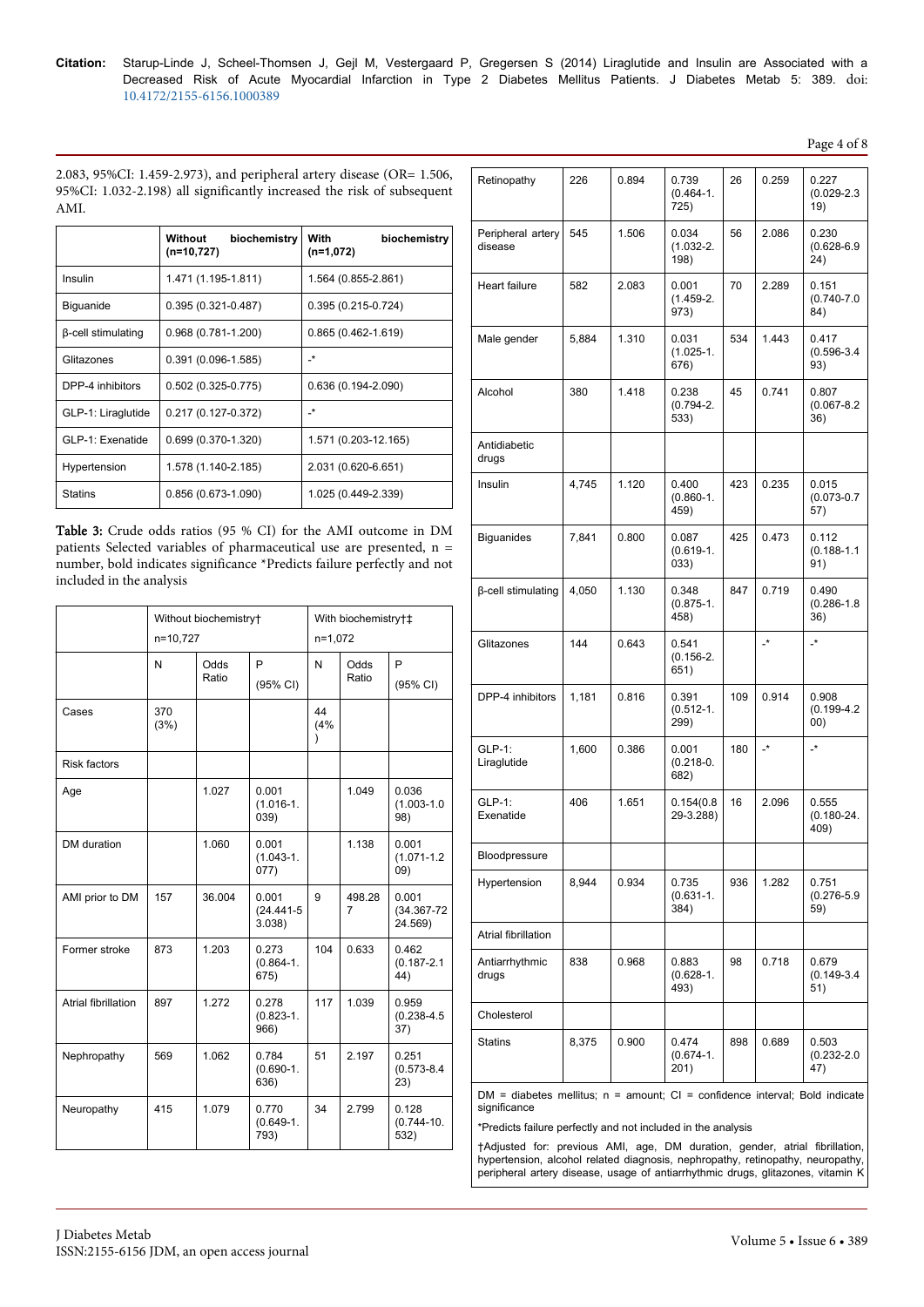#### Page 5 of 8

antagonists, heparin, pentasaccharides, argatroban, thrombocyte function inhibitors, acetylsalicylic acid, cyclooxygenase 2 inhibitors, nonselective cyclooxygenase inhibitors, buprenorphine, tramadol, oxycodone, morphine, codeine, fentanyl, pethidine, glucocorticoids, bisphosphonates, benzodiazepines, antipsychotics, antiepileptic drugs, statins, antidepressants, insulins, DPP-4 inhibitor, liraglutide, exenatide, biguanides, and β cell stimulants.

‡Adjusted for: LDL, HDL, total cholesterol, HbA1c, creatinine and triglycerides

Table 4: Multivariate analysis DM patients Analyses performed with and without the adjustment of biochemical variables Odds ratio shows the risk of developing AMI if the case has received a pharmaceutical drug prior to AMI occurrence.

Neither hypertension nor usage of statins or antiarrhythmic drugs showed any significance.

Of the antidiabetic drugs, insulin (OR=1.120, 95%CI: 0.860-1.459), biguanides (OR=0.800, 95%CI 0.619-1.033), and β-cell stimulating drugs (OR=1.130, 95%CI 0.875-1.458) showed no statistical significance. Liraglutide (OR=0.386, 95%CI 0.218-0.682) reduced the risk of AMI significantly. Neither glitazones nor exenatide or DDP-4 inhibitors had a significant risk reducing or increasing effect. Results did not change in an analysis matched by age (by five year intervals), previous AMI, gender and diabetes duration (by two year intervals) (results not presented) with the exception of statins which was associated with a significant reduction of AMI (P=0.03) and a loss of statistical significance for peripheral artery disease.

In the sensitivity analysis adjusting for LDL, HDL, total cholesterol, triglycerides, HbA1c and creatinine, the risk increasing effect of prior AMI (OR=498.287, 95%CI: 34.367-7224.569) remained significant, whereas insulin significantly reduced risk of AMI (OR=0.235, 95%CI 0.073-0.757). Other patient characteristics were without significance. Liraglutide was not included in this analysis since none of the 180 subjects receiving liraglutide had a subsequent AMI. Among these 180 liraglutide users the mean age was  $55.1$  ( $\pm 10.1$ ) years, mean DM duration was 7.9 (±5.9) years, 52 % were male, 62% received insulin, 96 % received biguanides, 54 % received β-cell stimulants, 0 % received glitazones, 91% received antihypertensive drugs, 94% received statins, and 63 % received thrombocyte function inhibitors.

The results concerning the antidiabetic drugs are illustrated in Figure 1. No effect modification between use of both liraglutide and biguanide (p=0.89) or between liraglutide and insulin (p=0.446 were present. Figure 2 presents results on the effect of liraglutide and biguanide exposure duration, as well as the effect of liraglutide and biguanides dose on the risk of developing AMI. It revealed that longer duration and increased dose of both treatments decreased the risk of AMI compared to non users. Additional results are provided in the Table 5 and 6.

Bold indicate significance a†Adjusted for: previous AMI, age, DM duration, gender, atrial fibrillation, hypertension, alcohol related diagnosis, nephropathy, retinopathy, neuropathy, peripheral artery disease, usage of antiarrhythmic drugs, glitazones, vitamin K antagonists, heparin, pentasaccharides, argatroban, thrombocyte function inhibitors, acetylsalicylic acid, cyclooxygenase 2 inhibitors, nonselective cyclooxygenase inhibitors, buprenorphine, tramadol, oxycodone, morphine, codeine, fentanyl, pethidine, glucocorticoids, bisphosphonates, benzodiazepines, antipsychotics, antiepileptic drugs, statins, antidepressants, insulins, DPP-4 inhibitor, liraglutide,

exenatide, biguanides, and β cell stimulants. \* Significantly different from nonusers  $(p<0.05)$ .



Figure 1: Effects of antidiabetic drugs and statins on risk of developing AMI in patients with DM. Results are unadjusted for biochemistry. Results are shown as odds ratio with 95% error margins.



As outlined in the tables, results are also adjusted for a number of other pharmaceuticals, e.g. anticoagulants and thrombocyte inhibitors; however their effects are not presented here due to the scope of the study.

Secondary analyses involving all DM patients revealed that liraglutide treatment significantly decreased HbA1c (mean 0.47%, SD 0.01, P<0.0001), LDL cholesterol (mean 0.14 mmol/l, SD 0.54, P=0.0004), total cholesterol (0.23 mmol/l, SD 0.67, P<0.0001), and triglycerides (mean 0.26 mmol/l, SD 1.09, P=0.0230). HDL cholesterol (mean 0.20 mmol/l, SD 0.15, P=0.08) did not change significantly, and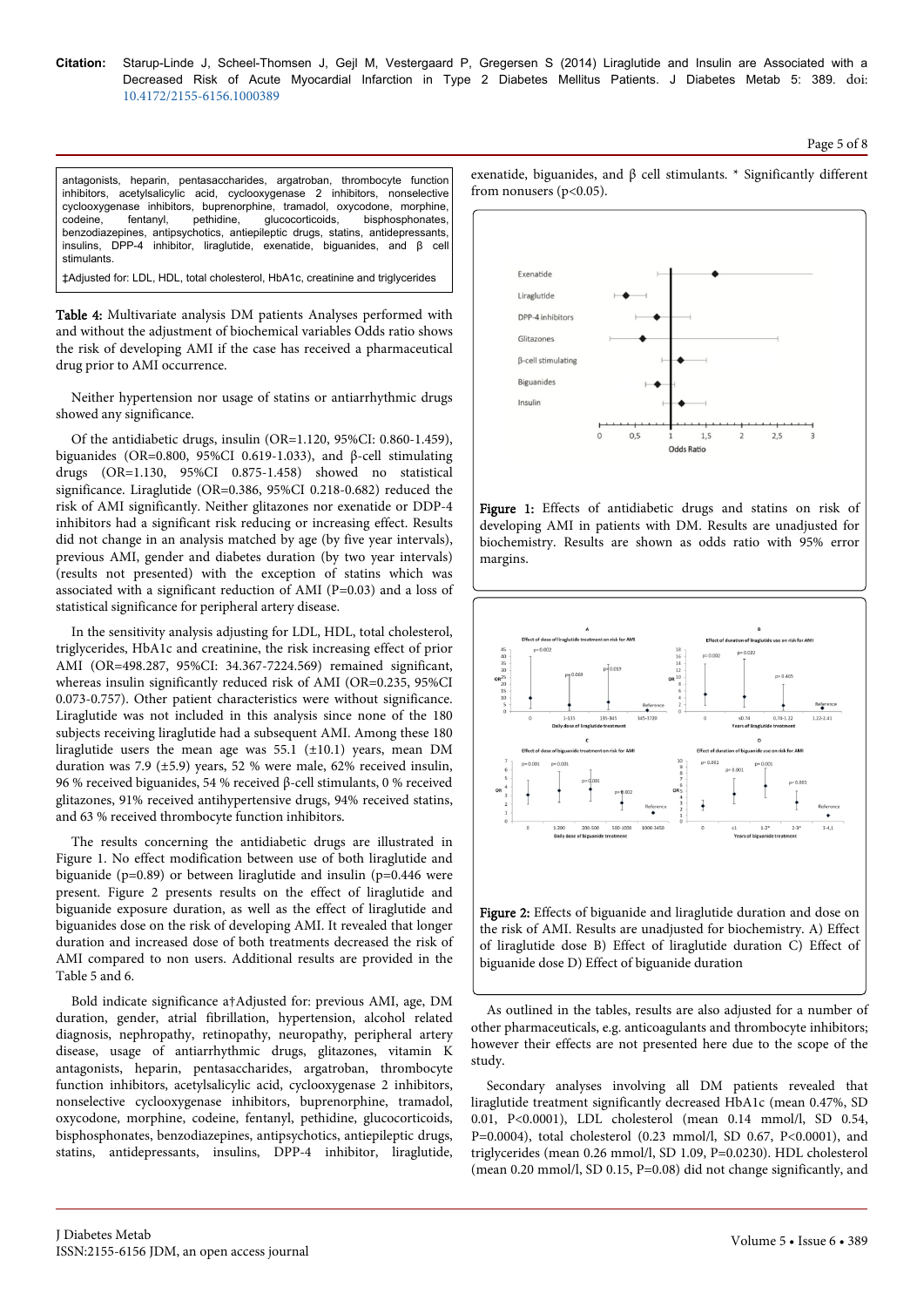Page 6 of 8

creatinine (mean 3.35 µmol/l, SD 10.24, P<0.0001) significantly increased. Log Urinary albumin creatinine ratio decreased after liraglutide exposure, though not statistically significant (0.13 mg/g, SD 1.09, P=0.27).

|                                  | Liraglutide duration and dosea n=10,727 |                   |                         |  |  |  |
|----------------------------------|-----------------------------------------|-------------------|-------------------------|--|--|--|
|                                  | Ν                                       | <b>Odds Ratio</b> | P (95% CI)              |  |  |  |
| Duration (years)                 |                                         |                   |                         |  |  |  |
| 0                                | 9,127                                   | 5.024             | 0.002 (1.816-13.898)    |  |  |  |
| $0 - 0.74$                       | 397                                     | 4.336             | 0.022 (1.232-15.259)    |  |  |  |
| $0.74 - 1.22*$                   | 394                                     | 1.756             | $0.465(0.387 - 7.963)$  |  |  |  |
| $1.22 - 2.41*$                   | 809                                     | 1 ref             |                         |  |  |  |
| Dose (sum daily doses of 1.2 mg) |                                         |                   |                         |  |  |  |
| O                                | 9,183                                   | 9.522             | 0.002 (2.332-38.885)    |  |  |  |
| $1 - 135$                        | 345                                     | 4.915             | $0.069(0.883 - 27.355)$ |  |  |  |
| 135-345                          | 380                                     | 6.879             | 0.019 (1.366-34.656)    |  |  |  |
| 345-3,720*                       | 819                                     | 1 ref             |                         |  |  |  |

Table 5: Effects of liraglutide duration and dose in DM patients Results are unadjusted for biochemistry. Odds ratio shows the risk of developing AMI if the case has received certain duration and certain total daily dose of liraglutide.

|                                         | Biguanides duration and dose <sup>a</sup> n= 10,727 |            |                        |  |  |  |
|-----------------------------------------|-----------------------------------------------------|------------|------------------------|--|--|--|
|                                         | N                                                   | Odds Ratio | P (95% CI)             |  |  |  |
| Duration<br>(years)                     |                                                     |            |                        |  |  |  |
| 0                                       | 2,886                                               | 2.560      | $0.001(1.843-3.556)$   |  |  |  |
| $0 - 1$                                 | 850                                                 | 4.544      | $0.001(2.901 - 7.120)$ |  |  |  |
| $1 - 2$                                 | 1,004                                               | 5.890      | $0.001(3.932-8.824)$   |  |  |  |
| $2 - 3$                                 | 809                                                 | 3.161      | $0.001(1.996-5.005)$   |  |  |  |
| $3 - 4.1*$                              | 5,007                                               | 1 ref      |                        |  |  |  |
| Dose (sum daily doses of 2 g metformin) |                                                     |            |                        |  |  |  |
| 0                                       | 2,896                                               | 3.080      | $0.001(1.996-4.753)$   |  |  |  |
| $1 - 200$                               | 1,530                                               | 3.595      | $0.001(2.231 - 5.791)$ |  |  |  |
| 200-500                                 | 1,552                                               | 3.736      | $0.001(2.340-5.964)$   |  |  |  |
| 500-1000*                               | 1,916                                               | 2.150      | $0.002$ (1.323-3.495)  |  |  |  |
| 1000-3450*                              | 2,833                                               | 1 ref      |                        |  |  |  |

Table 6: Effects of biguanide duration and dose in DM patients Results are unadjusted for biochemistry. Odds ratio shows the risk of developing AMI if the case has received certain duration and certain total daily dose of biguanides.

# **Discussion**

Our results show that in a real world cohort of patients with DM, liraglutide decreased the risk of AMI. Liraglutide showed an apparent 62.8 % risk reduction of AMI. When results were adjusted for biochemical risk markers, insulin statistically significantly decreased the risk of AMI. Although biguanides did not influence AMI risk; a clear dose and duration response were apparent towards beneficial effect of increasing dose and increasing duration.

Statins surprisingly did not influence the risk of AMI [15], however this may be due to the fact that most patients received statin treatment (78 %) and the population is combined of DM patients with both elevated and normal cholesterol levels, thus those not receiving the treatment may have habitual normal cholesterol levels.

The effect of insulin was tied to biochemical markers and may reflect a more severe disease in individuals treated with insulin. The opposite directions of the insulin estimates among DM patients (dependent of the adjustment of biochemical risk markers) may be due to a more severe disease, which was reflected in the biochemical risk markers. It was not possible to evaluate the effect of liraglutide, due to no cases in the group with information on biochemistry. The 180 liraglutide users not included in the analyses adjusted for biochemical markers were younger; however, based on their use of multiple antidiabetic drugs simultaneously, they were not a more healthy subgroup. This supports a beneficial effect of liraglutide. The observed association between liraglutide and a decreased risk of AMI is further supported by our finding of a dose- and duration-response trend. The effects of liraglutide on biochemical markers were assessed as a secondary analysis, to determine whether reduction in lipids or HbA1c may influence the findings. Beneficial effects of liraglutide were found on HbA1c, LDL, total cholesterol and triglycerides after liraglutide exposure. Such pleiotropic effects on cholesterol have previously been revealed by Vilsboll et al. [16]. A decrease in cholesterol and HbA1c may explain part of the reduced risk of AMI among liraglutide users.

Several factors may explain the observed reduction in AMI events among liraglutide users, e.g. improvements in CVD risk factors, including weight, glucose, lipids status, and blood pressure [17]. Furthermore, clinical trials of native GLP-1 and agonists suggest reduced atherosclerosis development and improved endothelial function [18], increased myocardial blood flow, improved myocardial glucose metabolism in the most insulin resistant subjects [19,20], reduction of oxidative stress, and attenuation of proinflammatory cell activation [21]. But despite many proposed mechanisms the reasons for apparent lower risk of developing CVD are still poorly understood. GLP-1 and analogues exerts their actions through the GLP-1 receptor. The GLP-1 receptor may be present in cells of many tissues including the vascular endothelium, cardiomyocytes, endocardium, and smooth muscle cells. Some cardiac effects of GLP-1R agonists may be exerted via other receptors [22]. Prior studies have demonstrated the presence of GLP-1 receptors in the myocardium [22,23], but recent papers [24-26] have questioned the interpretation of data obtained using commercially available GLP-1 antisera to detect the authentic GLP-1 receptor.

Observational studies have linked hyperglycemia and CVD, but trials have not consistently confirmed that intensified glycemic control reduces CVD [27-29]; in fact an increased mortality in the ACCORD trial was associated with hypoglycemia [30]. GLP-1 analogues and biguanides are considered as agents with low risk of hypoglycaemia [31, 32].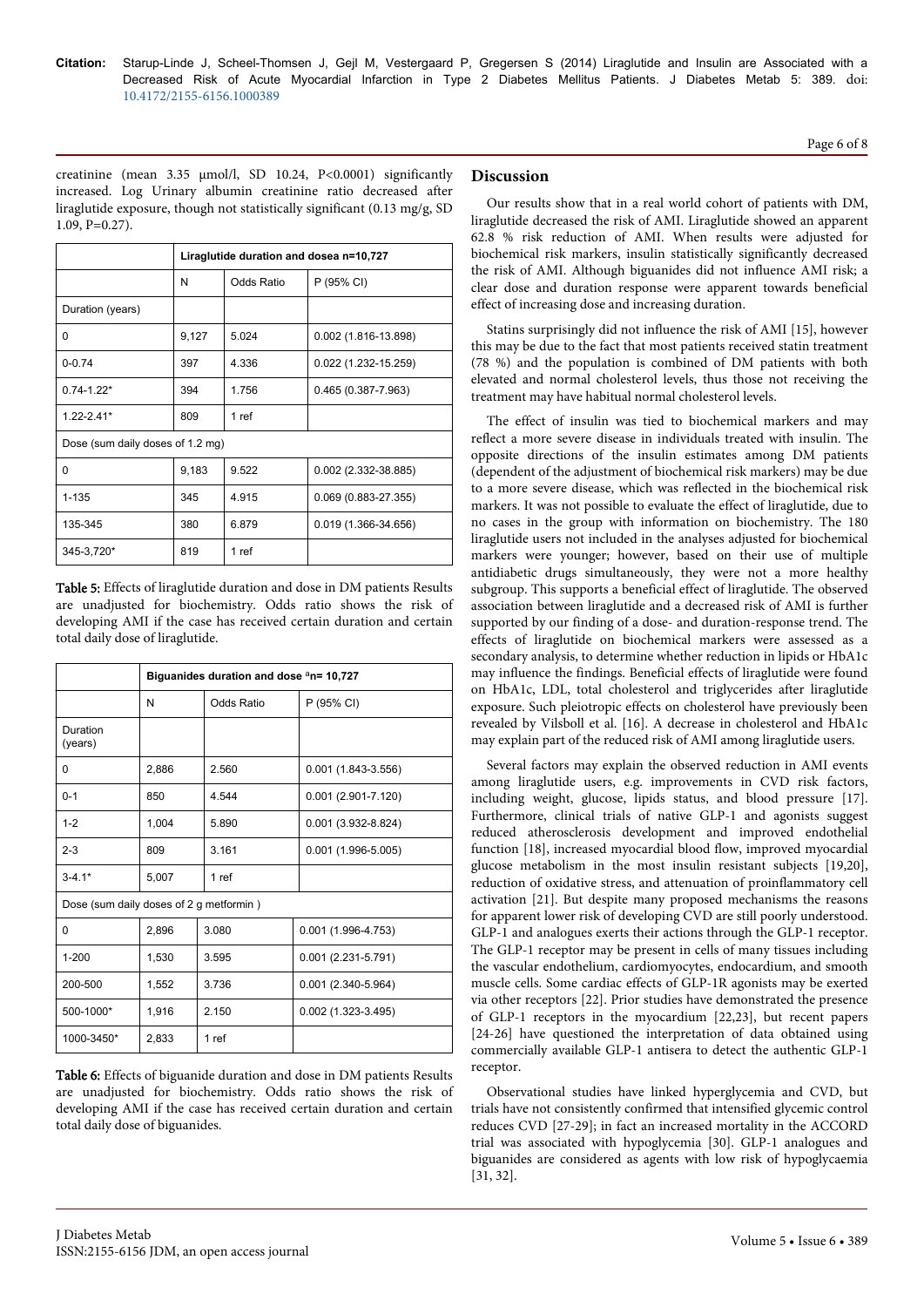In contrast to our results, the most comprehensive meta-analysis of the GLP-1 analogues did not find any significant GLP-1 effect on CVD events as a whole [33], but this meta-analysis did not distinguish between the CVDs. However, our results agree with the large randomized trials conducted on DPP-4 inhibitors, as we also found a neutral effect [12,13].

The study by Best et al. [34] based on the Life Link database found a protective effect of exenatide use on cardiovascular events compared to all other antidiabetics in DM patients. We could not confirm these findings; several significant differences between [34] and our study are present however. In this large study [34] 21,764 received exenatide treatment, thus the lack of effect in our study may be due to power, as only 406 received exenatide treatment [34]. Furthermore, all other antidiabetics than exenatide [34] were grouped as one, whereas the antidiabetics were handled individually in our study. The patients were all insured and may represent a selected group of patients [34], whereas the Danish registries cover the entire national population. The differences between the effects of exenatide and liraglutide in our study may be due to either power as a smaller number of individuals received exenatide, or due to differences in molecular structure and differences in resemblance of native GLP-1. Further investigations should explore the effects of exenatide and liraglutide and determine whether any differences are present.

Our results support previous findings of a beneficial effect of insulin on myocardial infarction in UKPDS [11]. In contrast to our findings, intensive biguanide and sulphonylurea therapy decreased risk of myocardial infarction by 15% among DM patients in the UKPDS [11], however the users were compared with patients on dietary restriction and no other therapies.

The study is limited by its retrospective design and thus causality can only be speculative. In addition, important information on lifestyle risk factors such as physical activity, smoking, alcohol, diet, and weight were not available and may restrict our results. It is not possible, based on the registries, to determine whether the liraglutide users were healthier than non-users. Pottegard et al. [35] showed that treatment with liraglutide was not associated with any changes in concomitant treatment with antihypertensives, cholesterol lowering drugs or anticoagulants and 38% of liraglutide users also used insulin. Thus, patients treated with liraglutide seem no different compared to patients treated with other antidiabetic drugs.

Furthermore, liraglutide was first registered in Denmark in 2009, which may influence the results; however in an analysis limited to cases subsequent to the release of liraglutide, liraglutide still significantly decreased the risk of AMI (results not presented in the paper). The prescription registry provides information on pharmaceuticals bought and not solely on drugs actually used; however, due to the necessity of the antidiabetic therapy, and the fact that individuals are inclined to use bought drugs, we assume this is only a minor restriction to the results. Patients may have switched antidiabetic therapy during the study period and will therefore be registered as a user of multiple drugs. To comply with this possible limitation adjustments have been made by individual antidiabetic drugs (e.g. each antidiabetic drug was a separate variable in the multivariate analyses).

Our results, in a real world cohort, showed beneficial effects of insulin and liraglutide of the antidiabetic therapies when adjusted by each other and other antidiabetic therapies. We are, to our knowledge, the first to report an AMI reducing effect of insulin when adjusted by HbA1c, total cholesterol, LDL, HDL, triglycerides and creatinine.

In conclusion, we have found a strong association between the use of liraglutide and insulin, and a reduced risk of AMI in patients with DM when taking general risk factors into account. The association of liraglutide was dose and duration dependent and highlights the health benefits of the drug. To establish whether liraglutide and insulin are superior to other antidiabetic drugs in AMI risk reduction, randomized clinical trials are needed. Currently the results from the Liraglutide Effect and Action in Diabetes: Evaluation of cardiovascular outcome Results (LEADER) [36] trial is awaited.

## **Contribution Statement**

S.G., J.S-L and P.V. planned the study. J.S-L. and P.V. researched data and conducted the statistics. J.S-T., J.S-L, M.G., S.G. and P.V. wrote and reviewed the manuscript. P.V and S.G. are the guarantors of this work and, as such, had full access to all the data in the study and takes responsibility for the integrity of the data and the accuracy of the data analysis.

## **Acknowledgement**

An unrestricted grant was received from Novo Nordisk A/S to support the study. Novo Nordisk A/S did not read, comment or correct the manuscript before submission.

## **References**

- 1. [Schernthaner G \(1996\) Cardiovascular mortality and morbidity in type-2](http://www.ncbi.nlm.nih.gov/pubmed/8864635) [diabetes mellitus. Diabetes Res Clin Pract 31 Suppl: S3-13.](http://www.ncbi.nlm.nih.gov/pubmed/8864635)
- 2. [Morrish NJ, Wang SL, Stevens LK, Fuller JH, Keen H \(2001\) Mortality](http://www.ncbi.nlm.nih.gov/pubmed/11587045) [and causes of death in the WHO Multinational Study of Vascular Disease](http://www.ncbi.nlm.nih.gov/pubmed/11587045) [in Diabetes. Diabetologia 44 Suppl 2: S14-21.](http://www.ncbi.nlm.nih.gov/pubmed/11587045)
- 3. [Gu K, Cowie CC, Harris MI \(1999\) Diabetes and decline in heart disease](http://www.ncbi.nlm.nih.gov/pubmed/10208144) [mortality in US adults. JAMA 281: 1291-1297.](http://www.ncbi.nlm.nih.gov/pubmed/10208144)
- 4. [Buse JB, Ginsberg HN, Bakris GL, Nathaniel G. Clark, Fernando Costa et](http://circ.ahajournals.org/content/115/1/114.full) [al. \(2007\) Primary prevention of cardiovascular diseases in people with](http://circ.ahajournals.org/content/115/1/114.full) [diabetes mellitus: a scientific statement from the American Heart](http://circ.ahajournals.org/content/115/1/114.full) [Association and the American Diabetes Association. Circulation](http://circ.ahajournals.org/content/115/1/114.full) [115:114-126](http://circ.ahajournals.org/content/115/1/114.full)
- 5. [Ray KK, Seshasai SR, Wijesuriya S, Sivakumaran R, Nethercott S, et al.](http://www.ncbi.nlm.nih.gov/pubmed/19465231) [\(2009\) Effect of intensive control of glucose on cardiovascular outcomes](http://www.ncbi.nlm.nih.gov/pubmed/19465231) [and death in patients with diabetes mellitus: a meta-analysis of](http://www.ncbi.nlm.nih.gov/pubmed/19465231) [randomised controlled trials. Lancet 373: 1765-1772.](http://www.ncbi.nlm.nih.gov/pubmed/19465231)
- 6. [Ravassa S, Zudaire A, Díez J \(2012\) GLP-1 and cardioprotection: from](http://www.ncbi.nlm.nih.gov/pubmed/22419668) [bench to bedside. Cardiovasc Res 94: 316-323.](http://www.ncbi.nlm.nih.gov/pubmed/22419668)
- 7. [Lønborg J, Vejlstrup N, Kelbæk H, Bøtker HE, Kim WY, et al. \(2012\)](http://www.ncbi.nlm.nih.gov/pubmed/21920963) [Exenatide reduces reperfusion injury in patients with ST-segment](http://www.ncbi.nlm.nih.gov/pubmed/21920963) [elevation myocardial infarction. Eur Heart J 33: 1491-1499.](http://www.ncbi.nlm.nih.gov/pubmed/21920963)
- 8. [Nikolaidis LA, Mankad S, Sokos GG, Miske G, Shah A, et al. \(2004\)](http://www.ncbi.nlm.nih.gov/pubmed/14981009) [Effects of glucagon-like peptide-1 in patients with acute myocardial](http://www.ncbi.nlm.nih.gov/pubmed/14981009) [infarction and left ventricular dysfunction after successful reperfusion.](http://www.ncbi.nlm.nih.gov/pubmed/14981009) [Circulation 109: 962-965.](http://www.ncbi.nlm.nih.gov/pubmed/14981009)
- 9. [Sokos GG, Nikolaidis LA, Mankad S, Elahi D, Shannon RP \(2006\)](http://www.ncbi.nlm.nih.gov/pubmed/17174230) [Glucagon-like peptide-1 infusion improves left ventricular ejection](http://www.ncbi.nlm.nih.gov/pubmed/17174230) [fraction and functional status in patients with chronic heart failure. J](http://www.ncbi.nlm.nih.gov/pubmed/17174230) [Card Fail 12: 694-699.](http://www.ncbi.nlm.nih.gov/pubmed/17174230)
- 10. [Kristensen J, Mortensen UM, Schmidt M, Nielsen PH, Nielsen TT, et al.](http://www.ncbi.nlm.nih.gov/pubmed/19627582) [\(2009\) Lack of cardioprotection from subcutaneously and preischemic](http://www.ncbi.nlm.nih.gov/pubmed/19627582) [administered liraglutide in a closed chest porcine ischemia reperfusion](http://www.ncbi.nlm.nih.gov/pubmed/19627582) [model. BMC Cardiovasc Disord 9: 31.](http://www.ncbi.nlm.nih.gov/pubmed/19627582)